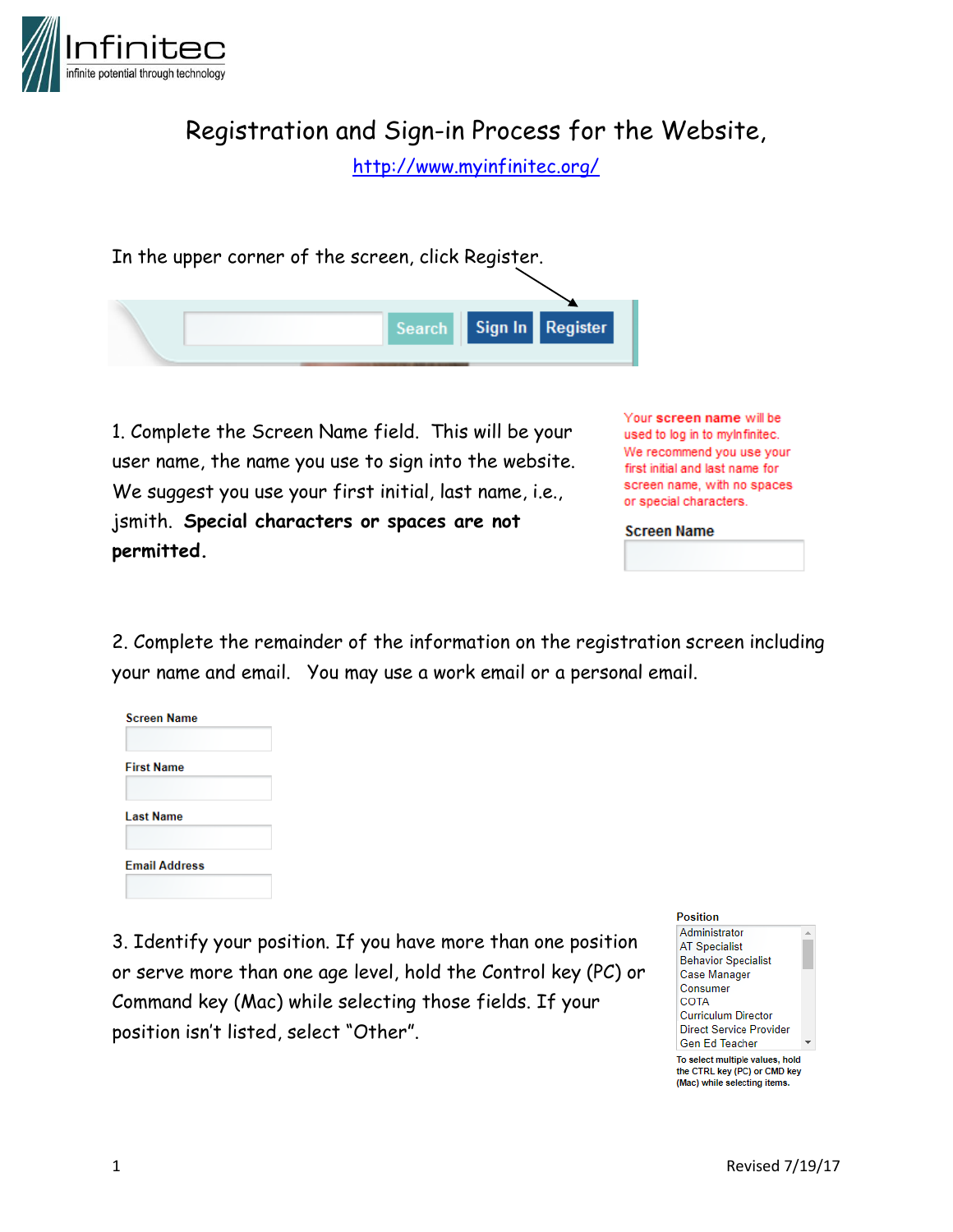

4. Click the drop down to choose your state. This will create fields to choose in the next drop down.



5. Type the name of the agency, school district, cooperative, or school district number where you work, i.e., Wichita or 259. The system will provide you a list to select your district, coop or agency. Click to select the correct item that appears on the screen. For example, if I begin to

| <b>State</b>                |  |  |
|-----------------------------|--|--|
| Kansas                      |  |  |
| District/Co-op              |  |  |
| Wich                        |  |  |
| Kingman - Norwich - USD 331 |  |  |
| Wichita - USD 259           |  |  |

type Wich for Wichita, I would click the full item, Wichita – USD 259.

| 6. (Optional for MN administrators   | <b>State</b>                                                         |
|--------------------------------------|----------------------------------------------------------------------|
| ONLY)                                | Minnesota<br>District/Co-op                                          |
| Check the box if you are a member of |                                                                      |
| the Minnesota Association of School  | I am a member of the Minnesota Association of School Administrators. |
| Administrators (MASA).               |                                                                      |
|                                      |                                                                      |

| Once all fields are completed, Save will | Please fill out all fields.                                                                                                                                                                                                       |                                                                                                 |
|------------------------------------------|-----------------------------------------------------------------------------------------------------------------------------------------------------------------------------------------------------------------------------------|-------------------------------------------------------------------------------------------------|
| become available.                        | Your screen name will be<br>used to log in to myInfinitec.<br>We recommend you use your<br>first initial and last name for                                                                                                        | <b>Position</b><br>Administrator<br><b>AT Specialist</b><br><b>Behavior Specialist</b>          |
| 7. Click Save.                           | screen name, with no spaces<br><b>Case Manager</b><br>or special characters.<br>Consumer<br><b>COTA</b><br><b>Screen Name</b><br><b>Curriculum Director</b><br><b>Thrones</b><br>Direct Service Provider<br><b>Gen Ed Teacher</b> |                                                                                                 |
|                                          | <b>First Name</b><br>Aria<br><b>Last Name</b><br><b>Stark</b>                                                                                                                                                                     | To select multiple values, hold<br>the CTRL key (PC) or CMD key<br>(Mac) while selecting items. |
|                                          | <b>Email Address</b><br>astark@gmail.com<br>Save                                                                                                                                                                                  |                                                                                                 |

**State** Illinois

District/Co.on Tinley UCPI - USD 999

 $\bar{\mathbf{v}}$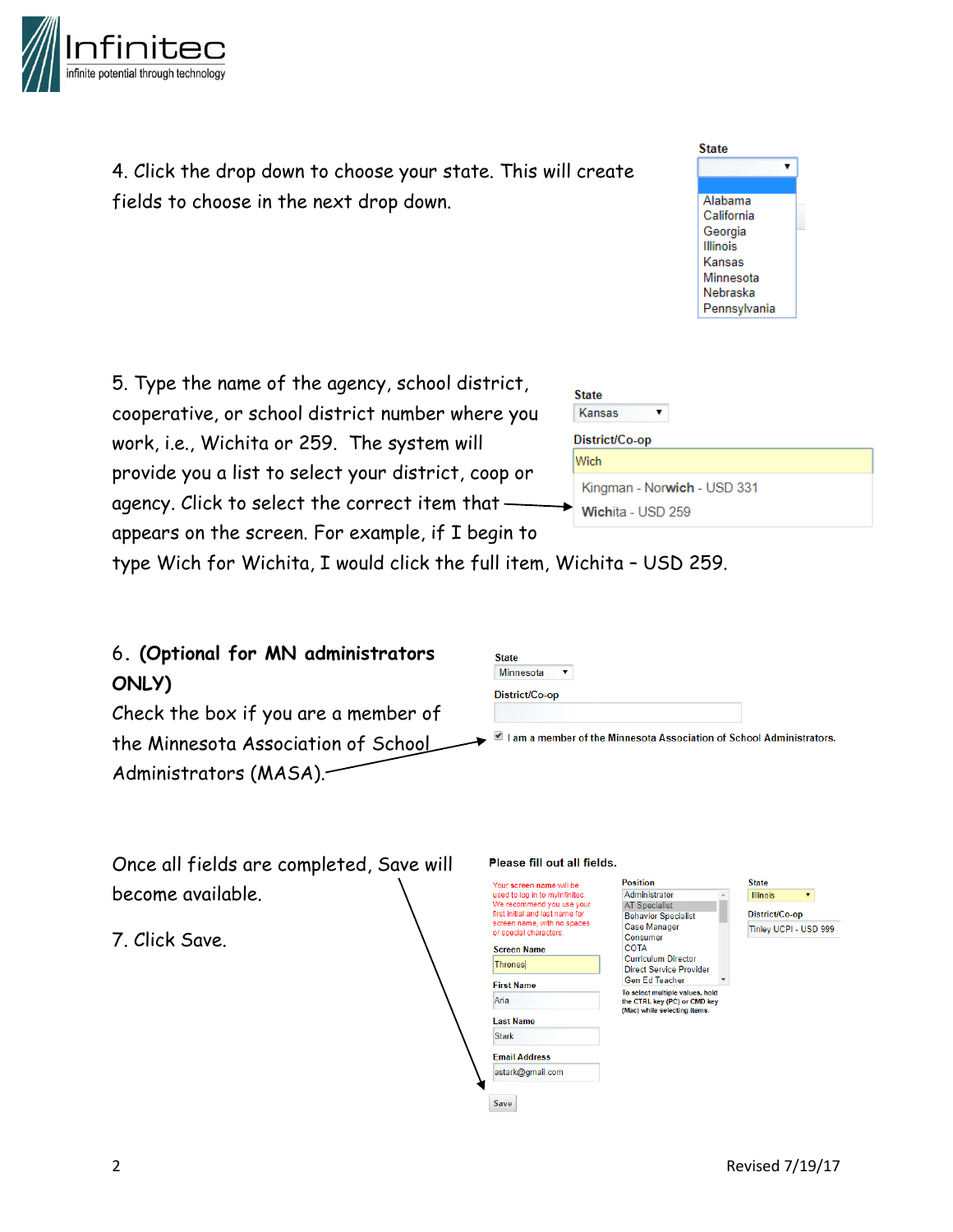

You will then see a message indicating an email has been sent with your password.



8. Check your email for a message from Infinitec Web Support titled "Your New Account on myinfinitec.org".

Be sure to check Spam folders if you don't see it. You must open this email and use the **password provided**.

| 9. Enter the password from the email in the field. $\backslash$                  | <b>Screen Name</b><br>hewmember |
|----------------------------------------------------------------------------------|---------------------------------|
| Click "Remember Me" if you are using a computer you $\sum$<br>regularly use. $-$ | Password                        |
| 10. Click Sign In. $-$                                                           | $\Box$ Remember Me              |
|                                                                                  | Sign In                         |

11. You will then be shown a Terms of Use page. Read the information and select one of the buttons.



## **Terms of Use**

Welcome to our site. We maintain this web site as a service to ou of use. Please review the following terms carefully. If you do not a

### 1. Acceptance of Agreement.

You agree to the terms and conditions outlined in this Terms the entire and only agreement between us and you, and sup understandings with respect to the Site, the content, product: Agreement may be amended at any time by us from time to t review this Agreement prior to using the Site.

### 2. Copyright.

The content organization graphics design compilation ma-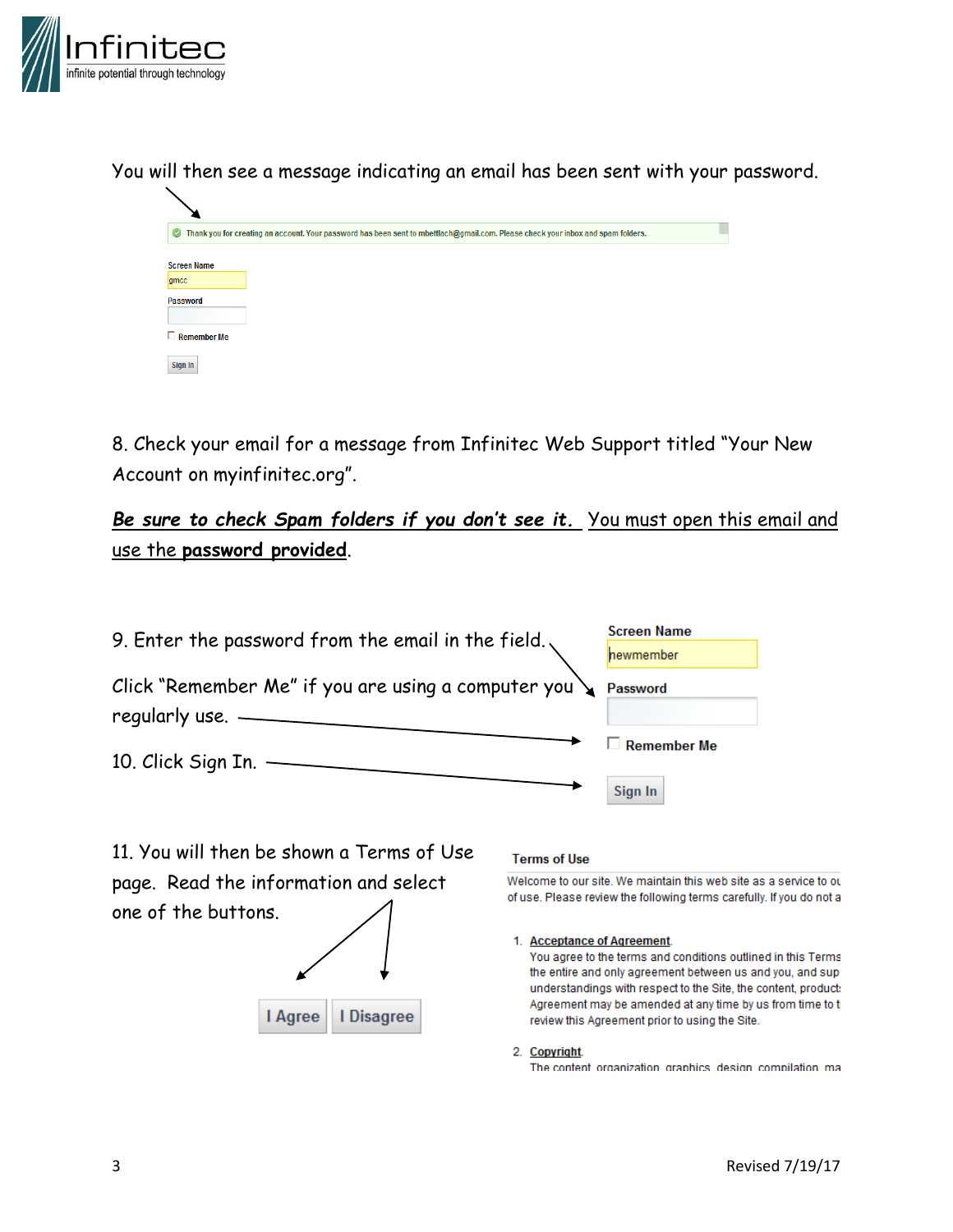



Congratulations! You are now registered with the [http://www.myinfinitec.org](http://www.myinfinitec.org/) website.